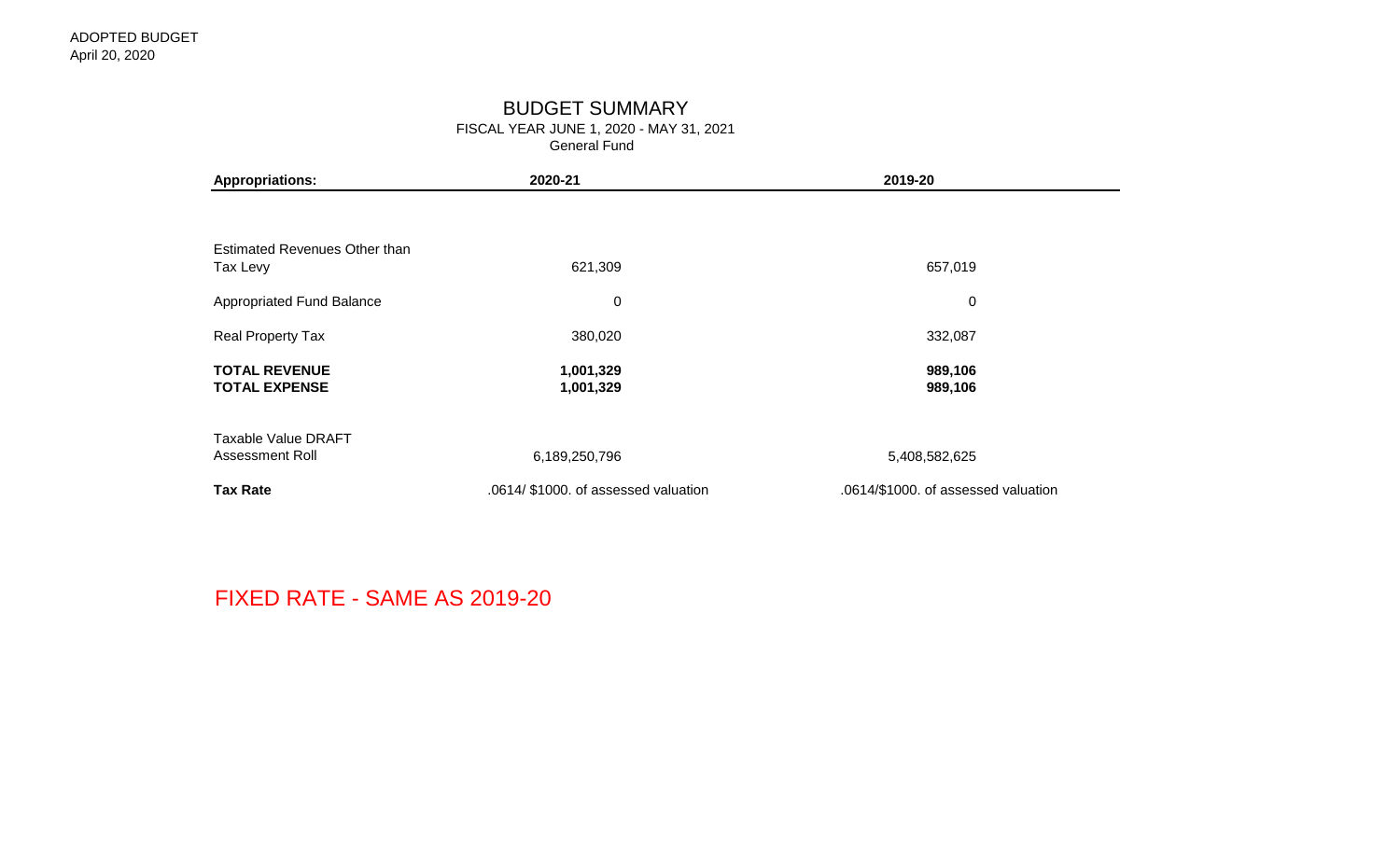#### Village of Sagaponack 2020-21 Revenue Status General Fund - A

| <b>ACCOUNT NAME</b>                                  | <b>ACCOUNT</b><br><b>CODE</b> | <b>BUDGET</b><br>2016-17         | <b>ACTUAL</b><br>2016-17 | <b>BUDGET</b><br>2017-18 | <b>ACTUAL</b><br>2017-18 | <b>BUDGET</b><br>2018-19 | <b>ACTUAL</b><br>2018-19 | <b>BUDGET</b><br>2019-20 | 2019-20<br><b>Actual to</b><br><b>Date</b><br>3/23/2020 | <b>PROJECTED</b><br><b>FOR 2019-20</b> | <b>BUDGET</b><br>2020-21 | <b>INCREASE/</b><br><b>DECREASE</b><br>19-20 Budget<br>VS<br>20-21 Budget |
|------------------------------------------------------|-------------------------------|----------------------------------|--------------------------|--------------------------|--------------------------|--------------------------|--------------------------|--------------------------|---------------------------------------------------------|----------------------------------------|--------------------------|---------------------------------------------------------------------------|
| <b>Real Property Taxes</b>                           |                               |                                  |                          |                          |                          |                          |                          |                          |                                                         |                                        |                          |                                                                           |
| Real Property Tax<br><b>Interest &amp; Penalties</b> | A1001<br>A1090                | 295,697<br>0                     | 295,535<br>1,314         | 306,303<br>$\mathbf 0$   | 306,092<br>2,355         | 322,913<br>$\mathbf 0$   | 321,574<br>1,500         | 332,087                  | 331,180<br>1,628                                        | 331,180<br>1,628                       | 380,020<br>$\Omega$      | 47,933<br>$\Omega$                                                        |
| <b>Total Real Property Tax</b>                       |                               | $*$<br>295,697                   | 296,849                  | 306,303                  | 308,448                  | 322,913                  | 323,074                  | 332,087                  | 332,808                                                 | 332,808                                | 380,020                  | 47,933                                                                    |
| <b>Non-Property Tax</b>                              |                               |                                  |                          |                          |                          |                          |                          |                          |                                                         |                                        |                          |                                                                           |
| Payment in Lieu of Taxes                             | A1005                         | 407                              | 184                      | 159                      | 175                      | 175                      | 0                        | 175                      | 134                                                     | 133                                    | 134                      | $-41$                                                                     |
| <b>Utilities Gross Receipts</b>                      | A1130.00                      | 4,000                            | 3,699                    | 3,000                    | 4,436                    | 3,000                    | 6,045                    | 4,000                    | 4,409                                                   | 4,409                                  | 4,000                    | $\Omega$                                                                  |
| <b>Franchise Fees</b>                                | A1170                         | 35,000                           | 49,920                   | 46,000                   | 53,805                   | 46,000                   | 54,534                   | 46,000                   | 56,484                                                  | 56,484                                 | 46,000                   | $\mathbf 0$                                                               |
| <b>Total Non-Property Tax</b>                        |                               | 39,407                           | 53,802                   | 49,159                   | 58,416                   | 49,175                   | 60,579                   | 50,175                   | 61,027                                                  | 61,026                                 | 50,134                   | $-41$                                                                     |
| <b>Departmental Income</b><br><b>Clerks Office</b>   |                               |                                  |                          |                          |                          |                          |                          |                          |                                                         |                                        |                          |                                                                           |
| Charges for Tax advertising                          | A1235                         | $\pmb{0}$                        | $\Omega$                 | $\mathbf 0$              | $\mathbf 0$              | $\mathbf 0$              | 0                        |                          | $\mathbf 0$                                             |                                        | $\overline{0}$           |                                                                           |
| <b>Clerks Fees</b>                                   | A1255                         | 500                              | 1,032                    | 500                      | 882                      | 500                      | 916                      | 500                      | 1,010                                                   | 1,100                                  | 500                      |                                                                           |
| <b>Vital Statistics Fees</b>                         | A1603                         | $\Omega$                         | 20                       | $\Omega$                 | 80                       | $\Omega$                 | 130                      |                          | 400                                                     | 400                                    | $\Omega$                 |                                                                           |
| <b>Other Permits</b>                                 | A2590                         | 7,500                            | 22,025                   | 16,000                   | 27,775                   | 16,000                   | 30,775                   | 16,000                   | 14,125                                                  | 16,000                                 | 16,000                   | $\mathbf 0$                                                               |
| <b>Total Clerks Office Income</b>                    |                               | 8,000                            | 23,077                   | 16,500                   | 28,737                   | 16,500                   | 31,821                   | 16,500                   | 15,535                                                  | 17,500                                 | 16,500                   | $\overline{0}$                                                            |
| <b>Land Management Dept</b>                          |                               |                                  |                          |                          |                          |                          |                          |                          |                                                         |                                        |                          |                                                                           |
| <b>Zoning Fees</b>                                   | A2110                         | 8,000                            | 8,600                    | 7,000                    | 2,440                    | 3,000                    | 11,440                   | 3,000                    | 7,840                                                   | 7,840                                  | 3,000                    | $\Omega$                                                                  |
| <b>Planning Fees</b>                                 | A2115                         | 9,000                            | 26,100                   | 9,000                    | 17,000                   | 9,000                    | 16,500                   | 9,000                    | 26,500                                                  | 26,500                                 | 9,000                    |                                                                           |
| <b>Building Permits</b>                              | A2555                         | 245,780                          | 378,658                  | 204,000                  | 516,925                  | 200,000                  | 413,605                  | 245,200                  | 502,619                                                 | 502,619                                | 229,800                  | $-15,400$                                                                 |
| <b>Total Land Mgnt Income</b>                        |                               | 262,780                          | 413,358                  | 220,000                  | 536,365                  | 212,000                  | 441,545                  | 257,200                  | 536,959                                                 | 536,959                                | 241,800                  | $-15,400$                                                                 |
| <b>Total Departmental Income</b>                     |                               | 270,780                          | 436,435                  | 236,500                  | 565,102                  | 228,500                  | 473,366                  | 273,700                  | 552,494                                                 | 554,459                                | 258,300                  | $-15,400$                                                                 |
| <b>Use of Money and Property</b>                     |                               |                                  |                          |                          |                          |                          |                          |                          |                                                         |                                        |                          |                                                                           |
| <b>Interest Earnings</b>                             | A2401.00                      | 2,000                            | 4,286                    | 3,000                    | 10,868                   | 6,000                    | 27,494                   | 15,000                   | 20,572                                                  | 23,000                                 | 15,000                   | $\Omega$                                                                  |
| <b>Total Use of Money and Property</b>               |                               | $**$<br>2,000                    | 4,286                    | 3,000                    | 10,868                   | 6,000                    | 27,494                   | 15,000                   | 20,572                                                  | 23,000                                 | 15,000                   | $\mathbf 0$                                                               |
| <b>Licenses and Permits</b>                          |                               |                                  |                          |                          |                          |                          |                          |                          |                                                         |                                        |                          |                                                                           |
| <b>Licenses &amp; Permits</b>                        | A2501.00                      | $\pmb{0}$                        | $\pmb{0}$                | $\pmb{0}$                | 0                        | $\boldsymbol{0}$         | $\mathbf 0$              |                          | $\mathbf 0$                                             |                                        | $\overline{0}$           | 0                                                                         |
| <b>Total Licenses and Permits</b>                    |                               | $***$<br>$\overline{\mathbf{0}}$ | $\overline{\mathbf{0}}$  | $\bf{0}$                 | $\mathbf 0$              | $\mathbf 0$              | $\mathbf 0$              | $\mathbf{0}$             | $\mathbf{0}$                                            | $\Omega$                               | $\mathbf{0}$             | $\bf{0}$                                                                  |
| <b>Miscellaneous Income</b>                          |                               |                                  |                          |                          |                          |                          |                          |                          |                                                         |                                        |                          |                                                                           |
| Refund from prior year                               | A2701                         | 0                                | 27                       | 0                        | 44                       | 0                        | $\mathbf 0$              |                          | $\mathbf 0$                                             |                                        |                          |                                                                           |
| <b>Other Unclassified</b>                            | A2770                         | $\mathbf 0$                      | $\Omega$                 | $\mathbf 0$              | 77                       | $\Omega$                 | 91                       |                          | 11,020                                                  | 11,020                                 | $\Omega$                 | $\Omega$                                                                  |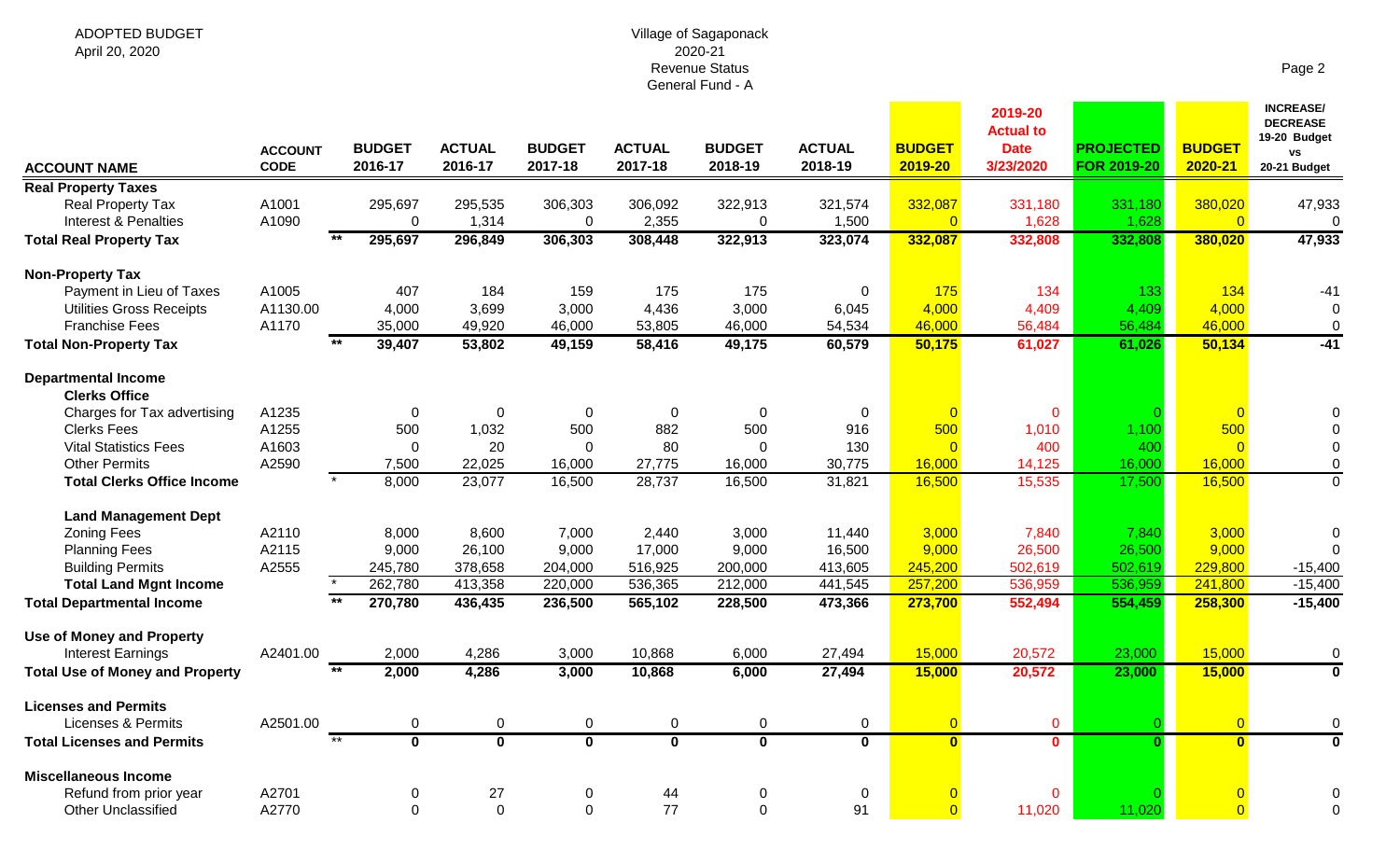### Village of Sagaponack 2020-21 Revenue Status General Fund - A

| <b>ACCOUNT NAME</b>                                                | <b>ACCOUNT</b><br><b>CODE</b> |     | <b>BUDGET</b><br>2016-17 | <b>ACTUAL</b><br>2016-17 | <b>BUDGET</b><br>2017-18 | <b>ACTUAL</b><br>2017-18 | <b>BUDGET</b><br>2018-19 | <b>ACTUAL</b><br>2018-19 | <b>BUDGET</b><br>2019-20 | 2019-20<br><b>Actual to</b><br><b>Date</b><br>3/23/2020 | <b>PROJECTED</b><br><b>FOR 2019-20</b> | <b>BUDGET</b><br>2020-21 | <b>INCREASE/</b><br><b>DECREASE</b><br>19-20 Budget<br><b>VS</b><br>20-21 Budget |
|--------------------------------------------------------------------|-------------------------------|-----|--------------------------|--------------------------|--------------------------|--------------------------|--------------------------|--------------------------|--------------------------|---------------------------------------------------------|----------------------------------------|--------------------------|----------------------------------------------------------------------------------|
| <b>Employee Health Contribution</b>                                | A2770.                        |     | 14,775                   | 14,840                   | 16,476                   | 16,720                   | 17,518                   | 17,020                   | 18,144                   | 14,192                                                  | 17,541                                 | 17,875                   | $-269$                                                                           |
| <b>Total Miscellaneous Income</b>                                  |                               | **  | 14,775                   | 14,867                   | 16,476                   | 16,841                   | 17,518                   | 17,111                   | 18,144                   | 25,212                                                  | 28,561                                 | 17,875                   | $-269$                                                                           |
| <b>State Aid</b>                                                   |                               |     |                          |                          |                          |                          |                          |                          |                          |                                                         |                                        |                          |                                                                                  |
| State Aid Per Capita                                               | A3001                         |     | 2,000                    | 2,000                    | 2,000                    | 2,000                    | 2,000                    | 2,000                    |                          | 2,000                                                   | 2,000                                  | 2,000                    | 2,000                                                                            |
| Mortgage Tax                                                       | A3005                         |     | 226,000                  | 488,852                  | 258,770                  | 488,802                  | 285,000                  | 439,533                  | 300,000                  | 288,074                                                 | 380,000                                | 278,000                  | $-22,000$                                                                        |
| <b>Total State Aid</b>                                             |                               | **  | 228,000                  | 490,852                  | 260,770                  | 490,802                  | 287,000                  | 441,533                  | 300,000                  | 290,074                                                 | 382,000                                | 280,000                  | $-20,000$                                                                        |
| <b>Other Financing Sources</b><br><b>Appropriated Fund Balance</b> | A3999.9                       |     | 0                        | 0                        | 0                        | $\Omega$                 | 0                        | $\overline{0}$           |                          | 0                                                       |                                        |                          | 0                                                                                |
|                                                                    |                               | **  |                          |                          |                          |                          |                          |                          |                          |                                                         |                                        |                          |                                                                                  |
| <b>Total Other Financing Sources</b>                               |                               |     |                          | O                        | 0                        | Ω                        | 0                        | 0                        |                          | 0                                                       |                                        |                          |                                                                                  |
| <b>TOTAL INCOME</b>                                                |                               | *** | 850,659                  | 1,297,092                | 872,208                  | 1,450,476                | 911,106                  | 1,343,157                | 989,106                  | 1,282,186                                               | 1,381,854                              | 1,001,329                | 12,223                                                                           |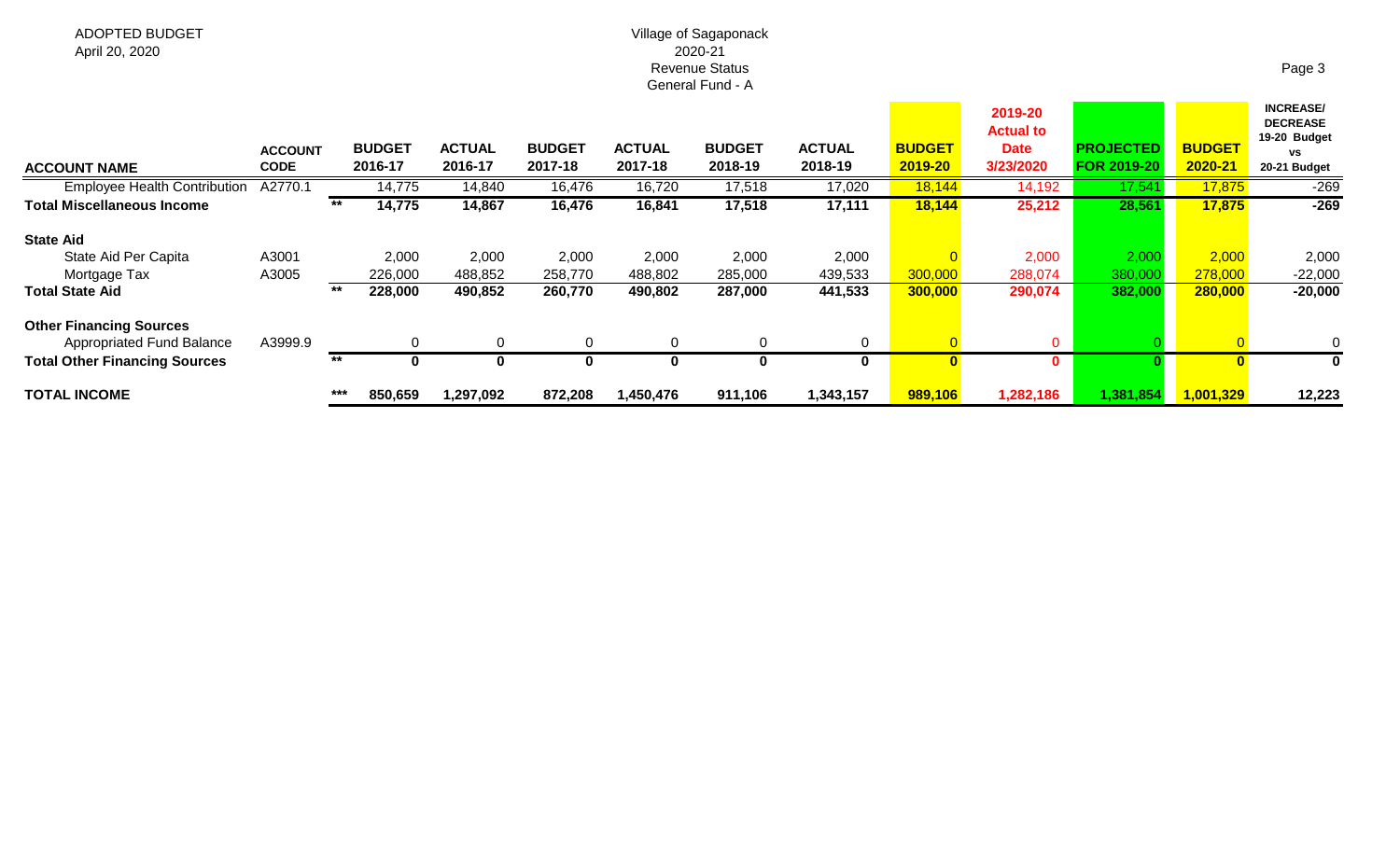| <b>ADOPTED BUDGET</b>                                  |                               |       |                          |                          |                          | Village of Sagaponack                                |                          |                          |                                  |                                                         |                              |                              |                                                                             |
|--------------------------------------------------------|-------------------------------|-------|--------------------------|--------------------------|--------------------------|------------------------------------------------------|--------------------------|--------------------------|----------------------------------|---------------------------------------------------------|------------------------------|------------------------------|-----------------------------------------------------------------------------|
| April 20, 2020                                         |                               |       |                          |                          |                          | 2020-21                                              |                          |                          |                                  |                                                         |                              |                              |                                                                             |
|                                                        |                               |       |                          |                          |                          | <b>Comprehensive Budget Status</b><br>General Fund A |                          |                          |                                  |                                                         |                              |                              | Page 4                                                                      |
| <b>ACCOUNT NAME</b>                                    | <b>ACCOUNT</b><br><b>CODE</b> |       | <b>BUDGET</b><br>2016-17 | <b>ACTUAL</b><br>2016-17 | <b>BUDGET</b><br>2017-18 | <b>ACTUAL</b><br>2017-18                             | <b>BUDGET</b><br>2018-19 | <b>ACTUAL</b><br>2018-19 | <b>BUDGET</b><br>2019-20         | 2019-20<br><b>ACTUAL</b><br><b>TO DATE</b><br>3/23/2020 | 2019-20<br><b>PROJECTION</b> | <b>BUDGET</b><br>$2020 - 21$ | 2020-21<br>budget<br>over<br>2019-20<br><b>INCREASE/</b><br><b>DECREASE</b> |
| <b>Board of Trustees</b>                               |                               |       |                          |                          |                          |                                                      |                          |                          |                                  |                                                         |                              |                              |                                                                             |
| <b>Board of Trustees</b>                               |                               |       |                          |                          |                          |                                                      |                          |                          |                                  |                                                         |                              |                              |                                                                             |
| LEGISLATIVE CONTRACTUAL                                | A1010.40                      |       |                          | $\Omega$                 | 0                        | 0                                                    | 0                        | 0                        |                                  | 0                                                       |                              |                              |                                                                             |
| <b>SUPPLIES</b>                                        | A1010.43                      |       |                          | $\Omega$                 | 0                        | 59                                                   | 0                        | 0                        |                                  | 0                                                       |                              |                              |                                                                             |
| LEGISLATIVE CODIFICATION                               | A1010.44                      |       |                          |                          | 0<br>$\pmb{0}$           | $\Omega$<br>$\Omega$                                 | 0<br>0                   | 0                        |                                  | 0                                                       |                              |                              |                                                                             |
| CONFERENCES/TRAINING<br><b>Total Board of Trustees</b> | A1010.411                     |       | $\Omega$                 | $\mathbf 0$              | $\mathbf 0$              | 59                                                   | 0                        | 0<br>$\Omega$            | $\overline{0}$<br>$\overline{0}$ | $\mathbf 0$<br>$\mathbf 0$                              |                              | $\overline{0}$               | $\pmb{0}$                                                                   |
| <b>Total Board of Trustees</b>                         |                               | $***$ | $\mathbf 0$              | 0                        | $\mathbf 0$              | 59                                                   | $\mathbf 0$              | $\bf{0}$                 | $\overline{\mathbf{0}}$          | $\mathbf{0}$                                            | $\mathbf{0}$                 | $\overline{\mathbf{0}}$      | $\mathbf 0$                                                                 |
|                                                        |                               |       |                          |                          |                          |                                                      |                          |                          |                                  |                                                         |                              |                              |                                                                             |
| <b>Executive</b>                                       |                               |       |                          |                          |                          |                                                      |                          |                          |                                  |                                                         |                              |                              |                                                                             |
| Mayor                                                  |                               |       |                          |                          |                          |                                                      |                          |                          |                                  |                                                         |                              |                              |                                                                             |
| <b>CONTRACTUAL &amp; MISC</b>                          | A1210.40                      |       | 0                        | 0                        | 0                        | 0                                                    | 0                        | 0                        | $\overline{0}$                   | 0                                                       |                              |                              | $\overline{0}$                                                              |
| <b>OTHER EXPENSES</b>                                  | A1210.41                      |       | 1,200                    | 810                      | 1,200                    | 0                                                    | 2,500<br>0               | 3,120                    | 1,200                            | 0                                                       |                              | 3,500<br>$\Omega$            | 2,300                                                                       |
| CONFERENCES/TRAINING<br><b>Total Executive</b>         | A1210.411                     | $*$   | 1,200                    | 0<br>810                 | 0<br>1,200               | 0<br>$\mathbf{0}$                                    | 2,500                    | 0<br>3,120               | $\overline{0}$<br>1,200          | 0<br>$\mathbf{0}$                                       | $\mathbf{0}$                 | 3,500                        | 2,300                                                                       |
|                                                        |                               |       |                          |                          |                          |                                                      |                          |                          |                                  |                                                         |                              |                              |                                                                             |
| <b>Finance</b>                                         |                               |       |                          |                          |                          |                                                      |                          |                          |                                  |                                                         |                              |                              |                                                                             |
| Auditing                                               |                               |       |                          |                          |                          |                                                      |                          |                          |                                  |                                                         |                              |                              |                                                                             |
| <b>AUDITOR</b>                                         | A1320.40                      |       | 6,000                    | 6,000                    | 6,000                    | 6,000                                                | 6,500                    | 6,000                    | 7,000                            | 0                                                       | 7,000                        | 7,000                        | 0                                                                           |
| Finance                                                |                               |       |                          |                          |                          |                                                      |                          |                          |                                  |                                                         |                              |                              |                                                                             |
| CONTRACTUAL                                            | A1325.40                      |       |                          | 0                        | 0                        | 0                                                    | 0                        | 0                        |                                  | 0                                                       |                              |                              |                                                                             |
| BOND ISSUE & NOTE EXPENSE                              | A1325.42                      |       |                          |                          | 0                        | 0                                                    | 0                        | 0                        |                                  | 0                                                       |                              |                              |                                                                             |
| FINANCE ASSESSOR/DATA PROCESS                          | A1355.40                      |       |                          | $\Omega$                 | 0                        | 0                                                    | 0                        | $\Omega$                 |                                  | 0                                                       |                              |                              |                                                                             |
| <b>Total Finance</b>                                   |                               |       | 6,000                    | 6,000                    | 6,000                    | 6,000                                                | 6,500                    | 6,000                    | 7,000                            | $\mathbf{0}$                                            | 7,000                        | 7,000                        | $\mathbf 0$                                                                 |
| <b>Total Finance</b>                                   |                               | $***$ | 6,000                    | 6,000                    | 6,000                    | 6,000                                                | 6,500                    | 6,000                    | 7,000                            | $\mathbf{0}$                                            | 7,000                        | 7,000                        | $\mathbf 0$                                                                 |
| <b>Staff</b>                                           |                               |       |                          |                          |                          |                                                      |                          |                          |                                  |                                                         |                              |                              |                                                                             |
| Clerk                                                  |                               |       |                          |                          |                          |                                                      |                          |                          |                                  |                                                         |                              |                              |                                                                             |
| PERSONAL SERVICES                                      | A1410.10                      |       | 108,086                  | 108,012                  | 100,449                  | 95,592                                               | 102,784                  | 102,502                  | 105,353                          | 85,091                                                  | 105,353                      | 107,983                      | 2,629                                                                       |
| <b>EQUIPMENT</b>                                       | A1410.20                      |       | 2,000                    | 2,174                    | 2,000                    | 0                                                    | 15,000                   | 13,404                   | 5,000                            | 3,291                                                   | 4,000                        | 4,000                        | $-1,000$                                                                    |
| <b>TELEPHONE</b>                                       | A1410.41                      |       | 1,620                    | 1,656                    | 1,800                    | 1,713                                                | 1,800                    | 1,713                    | 1,800                            | 1,434                                                   | 1,725                        | 1,800                        | $\mathbf 0$                                                                 |
| POSTAGE                                                | A1410.42                      |       | 1,500                    | 792                      | 1,500                    | 613                                                  | 1,000                    | 1,211                    | 1,000                            | 457                                                     | 700                          | 1,000                        | 0                                                                           |
| PETTY CASH                                             | A1410.43                      |       | 1,000                    | 861                      | 1,000                    | 675                                                  | 1,000                    | 516                      | 1,000                            | 400                                                     | 700                          | 1,000                        | 0                                                                           |
| COPIER                                                 | A1410.44                      |       | 8,000                    | 6,349                    | 4,000                    | 440                                                  | 1,000                    | 563                      | 1,000                            | 457                                                     | 700                          | 1,000                        | 0                                                                           |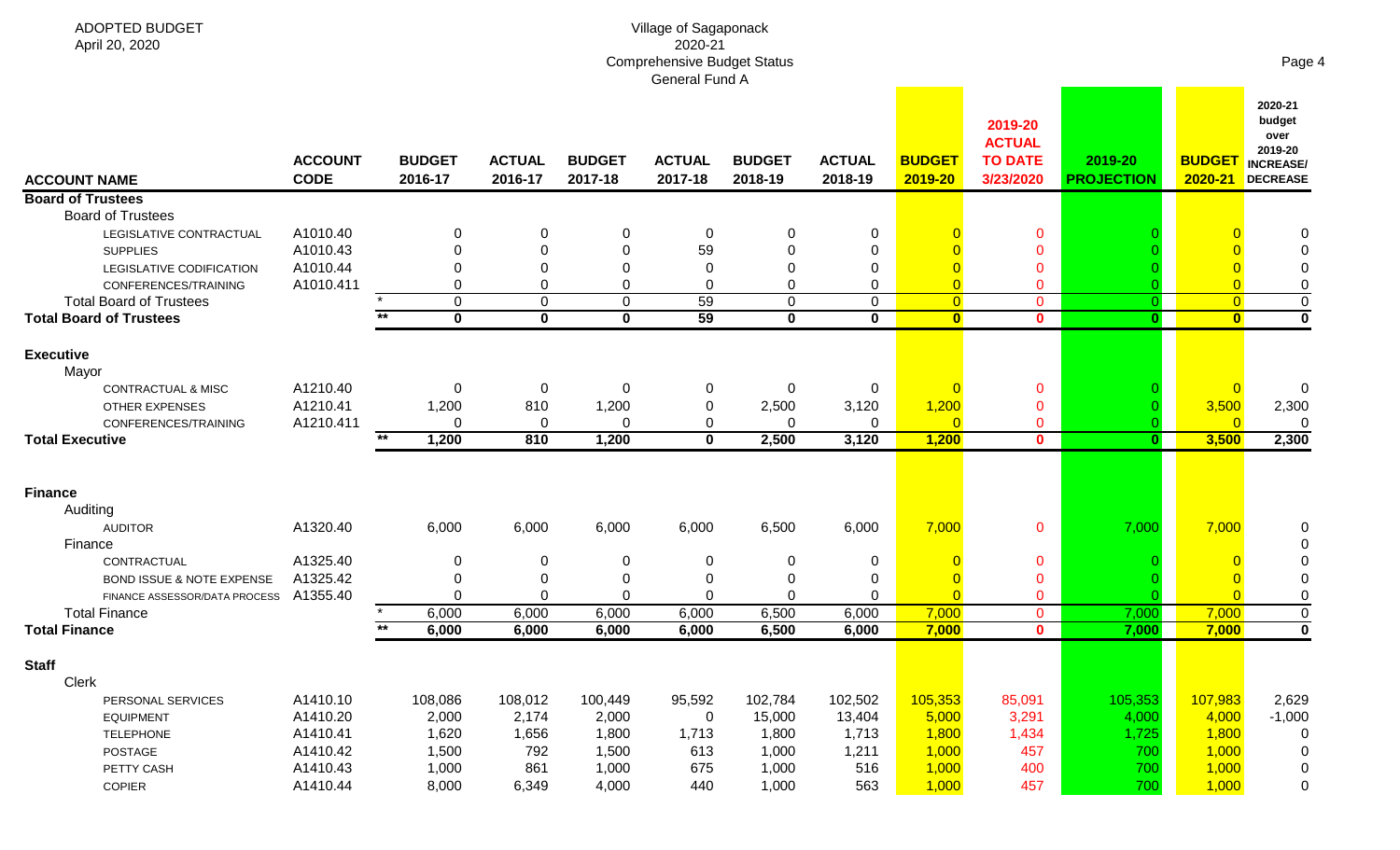#### Village of Sagaponack 2020-21 Comprehensive Budget Status General Fund A

| <b>ACCOUNT NAME</b>                                       | <b>ACCOUNT</b><br><b>CODE</b> |       | <b>BUDGET</b><br>2016-17 | <b>ACTUAL</b><br>2016-17 | <b>BUDGET</b><br>2017-18 | <b>ACTUAL</b><br>2017-18 | <b>BUDGET</b><br>2017-18 | <b>ACTUAL</b><br>2018-19 | <b>BUDGET</b><br>2019-20 | 2019-20<br><b>ACTUAL</b><br><b>TO DATE</b><br>3/23/2020 | 2019-20<br><b>PROJECTION</b> | <b>BUDGET</b><br>2020-21 | 2020-21<br>budget<br>over<br>2019-20<br><b>INCREASE</b><br><b>DECREASE</b> |
|-----------------------------------------------------------|-------------------------------|-------|--------------------------|--------------------------|--------------------------|--------------------------|--------------------------|--------------------------|--------------------------|---------------------------------------------------------|------------------------------|--------------------------|----------------------------------------------------------------------------|
| <b>RECORDS MANAGEMENT</b>                                 | A1410.45                      |       | 2,000                    | 1,510                    | 2,000                    | 406                      | 1,000                    | 1,121                    | 1,000                    | $\mathbf 0$                                             | 500                          | 1,000                    | 0                                                                          |
| OFFICE SUPPLIES                                           | A1410.46                      |       | 3,000                    | 3,515                    | 3,000                    | 4,009                    | 4,500                    | 3,243                    | 4,500                    | 2,311                                                   | 3,500                        | 4,500                    | 0                                                                          |
| WEBSITE                                                   | A1410.47                      |       | 5,000                    | 466                      | 3,500                    | 466                      | 2,000                    | 473                      | 1,000                    | 120                                                     | 200                          | 1,000                    | $\Omega$                                                                   |
| CODE BOOKS                                                | A1410.48                      |       | 5,000                    | 4,829                    | 5,000                    | 4,107                    | 5,000                    | 1,857                    | 5,000                    | 2,517                                                   | 5,000                        | 5,000                    | $\Omega$                                                                   |
| LEGAL ADVERTISING & PRINTING A1410.49                     |                               |       | 3,000                    | 1,429                    | 3,000                    | 1,551                    | 3,000                    | 1,023                    | 3,000                    | 1,142                                                   | 1,500                        | 2,000                    | $-1,000$                                                                   |
| CONFERENCES/TRAINING                                      | A1410.50                      |       | 1,000                    | 150                      | 1,000                    | 170                      | 1,000                    | 105                      | 1,000                    | 35                                                      | 100                          | 1,000                    |                                                                            |
| CONTRACTUAL                                               | A1410.51                      |       | 5,000                    | 7,156                    | 5,000                    | 7,402                    | 9,000                    | 7,443                    | 13,500                   | 11,771                                                  | 9,000                        | 10,000                   | $-3,500$                                                                   |
| <b>Total Clerk</b>                                        |                               |       | 146,206                  | 138,901                  | 133,249                  | 117,145                  | 148,084                  | 135,176                  | 144,153                  | 109,025                                                 | 132,978                      | 141,283                  | $-2,871$                                                                   |
| Legal                                                     |                               |       |                          |                          |                          |                          |                          |                          |                          |                                                         |                              |                          |                                                                            |
| <b>COUNSEL RETAINER</b>                                   | A1420.41                      |       | 0                        | 0                        | 0                        | 0                        | 0                        | 0                        | $\overline{0}$           | 0                                                       |                              | $\overline{0}$           | $\Omega$                                                                   |
| COUNSEL NON-RETAINER                                      | A1420.42                      |       | 35,000                   | 32,807                   | 30,000                   | 31,175                   | 30,000                   | 26,061                   | 35,000                   | 17,000                                                  | 35,000                       | 30,000                   | $-5,000$                                                                   |
| <b>Total Legal</b>                                        |                               |       | 35,000                   | 32,807                   | 30,000                   | 31,175                   | 30,000                   | 26,061                   | 35,000                   | 17,000                                                  | 35,000                       | 30,000                   | $-5,000$                                                                   |
| Planner                                                   |                               |       |                          |                          |                          |                          |                          |                          |                          |                                                         |                              |                          |                                                                            |
| CONTRACTURAL                                              | A1430.44                      |       | 2,000                    | 0                        | 2,000                    | 848                      | 2,000                    | 5,749                    | 3,000                    | 2,105                                                   | 3,000                        | 3,000                    | 0                                                                          |
| <b>Total Planner</b>                                      |                               |       | 2,000                    | $\overline{0}$           | 2,000                    | 848                      | 2,000                    | 5,749                    | 3,000                    | 2,105                                                   | 3,000                        | 3,000                    | $\mathbf{0}$                                                               |
| Engineer                                                  |                               |       |                          |                          |                          |                          |                          |                          |                          |                                                         |                              |                          |                                                                            |
| CONTRACTUAL                                               | A1440.44                      |       | 3,000                    | 1,198                    | 3,000                    | 540                      | 2,000                    | 338                      | 2,000                    | 943                                                     | 1,500                        | 2,000                    | 0                                                                          |
| <b>Total Engineer</b>                                     |                               |       | 3,000                    | 1,198                    | 3,000                    | 540                      | 2,000                    | 338                      | 2,000                    | 943                                                     | 1,500                        | 2,000                    | $\mathbf 0$                                                                |
| Elections                                                 |                               |       |                          |                          |                          |                          |                          |                          |                          |                                                         |                              |                          |                                                                            |
| <b>ELECTION SUPPLIES</b>                                  | A1450.41                      |       | 250                      | 254                      | 275                      | 154                      | 274                      | 241                      | 250                      | 147                                                     | 147                          | 250                      | 0                                                                          |
| ELECTION CONTRACT EXPENSE                                 | A1450.44                      |       | 120                      | 113                      | 125                      | 113                      | 125                      | 113                      | 125                      | 113                                                     | 113                          | 125                      | 0                                                                          |
| <b>Total Elections</b>                                    |                               |       | 370                      | 367                      | 400                      | 266                      | 399                      | 354                      | 375                      | 260                                                     | 260                          | 375                      | $\mathbf 0$                                                                |
| <b>Total Staff</b>                                        |                               |       | 186,576                  | 173,272                  | 168,649                  | 149,974                  | 182,483                  | 167,677                  | 184,528                  | 129,333                                                 | 169,738                      | 176,658                  | $-7,871$                                                                   |
| <b>Buildings</b>                                          |                               |       |                          |                          |                          |                          |                          |                          |                          |                                                         |                              |                          |                                                                            |
| <b>Village Hall</b><br>VILLAGE HALL IMPROVEMENTS A1620.26 |                               |       | 5,000                    | $\overline{0}$           | 5,000                    | 10,758                   | 5,000                    | 3,320                    | 5,000                    | $\mathbf 0$                                             | 1,500                        | 5,000                    |                                                                            |
| SUPPLIES & OTHER                                          | A1620.41                      |       | 1,000                    | 912                      | 1,000                    | 932                      | 1,000                    | 932                      | 1,000                    | 882                                                     | 1,000                        | 3,400                    | <b>U</b><br>2,400                                                          |
|                                                           | A1620.42                      |       | 4,500                    | 4,205                    | 4,500                    | 4,552                    | 4,500                    | 5,215                    | 5,000                    | 4,082                                                   | 5,000                        | 6,000                    | 1,000                                                                      |
| <b>UTILITIES</b><br>CONTRACTURAL                          | A1620.44                      |       | 13,200                   | 13,497                   | 14,300                   | 13,758                   | 14,300                   | 12,695                   | 14,300                   | 8,149                                                   | 11,000                       | 13,000                   | $-1,300$                                                                   |
| MAINTENANCE                                               | A1620.46                      |       | 4,000                    | 1,028                    | 4,000                    | 1,982                    | 4,000                    | 4,742                    | 4,000                    | 462                                                     | 1,500                        | 2,000                    | $-2,000$                                                                   |
| <b>Total Buildings</b>                                    |                               |       | 27,700                   | 19,641                   | 28,800                   | 31,983                   | 28,800                   | 26,904                   | 29,300                   | 13,575                                                  | 20,000                       | 29,400                   | 100                                                                        |
| <b>Total Buildings</b>                                    |                               | $***$ | 27,700                   | 19,641                   | 28,800                   | 31,983                   | 28,800                   | 26,904                   | 29,300                   | 13,575                                                  | 20,000                       | 29,400                   | 100                                                                        |
|                                                           |                               |       |                          |                          |                          |                          |                          |                          |                          |                                                         |                              |                          |                                                                            |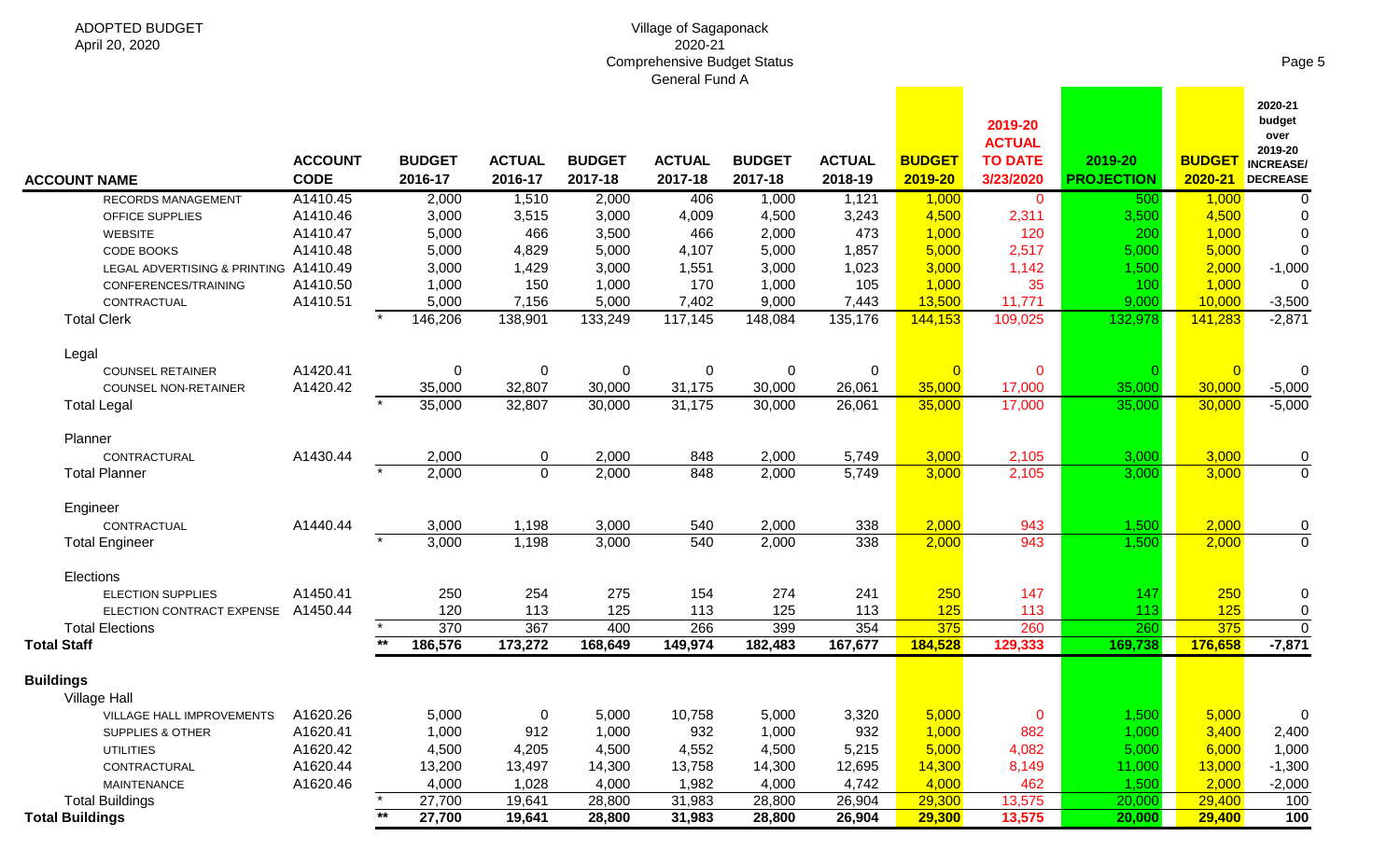**Special Items**

**ACCOUNT NAME**

Insurance

Association Dues

MTA Taxes

## Village of Sagaponack 2020-21 Comprehensive Budget Status

|                                    |                               |                          |                          |                          | General Fund A           |                          |                          |                          |                                                         |                              |                          |                                                                             |
|------------------------------------|-------------------------------|--------------------------|--------------------------|--------------------------|--------------------------|--------------------------|--------------------------|--------------------------|---------------------------------------------------------|------------------------------|--------------------------|-----------------------------------------------------------------------------|
| <b>UNT NAME</b>                    | <b>ACCOUNT</b><br><b>CODE</b> | <b>BUDGET</b><br>2016-17 | <b>ACTUAL</b><br>2016-17 | <b>BUDGET</b><br>2017-18 | <b>ACTUAL</b><br>2017-18 | <b>BUDGET</b><br>2017-18 | <b>ACTUAL</b><br>2018-19 | <b>BUDGET</b><br>2019-20 | 2019-20<br><b>ACTUAL</b><br><b>TO DATE</b><br>3/23/2020 | 2019-20<br><b>PROJECTION</b> | <b>BUDGET</b><br>2020-21 | 2020-21<br>budget<br>over<br>2019-20<br><b>INCREASE/</b><br><b>DECREASE</b> |
| al Items                           |                               |                          |                          |                          |                          |                          |                          |                          |                                                         |                              |                          |                                                                             |
| Insurance                          |                               |                          |                          |                          |                          |                          |                          |                          |                                                         |                              |                          |                                                                             |
| <b>GENERAL LIABILITY</b>           | A1910.00                      | 7,000                    | 6,529                    | 8,000                    | 6,307                    | 7,000                    | 6,286                    | 7,000                    | 6,425                                                   | 6,425                        | 6,900                    | $-100$                                                                      |
| PUBLIC OFFICIALS LIABILITY         | A1910.01                      | 2,000                    | 2,000                    | 2,000                    | 2,050                    | 2,200                    | 2,295                    | 2,300                    | 2,577                                                   | 2,577                        | 2,600                    | 300                                                                         |
| <b>WORKERS COMPENSATION</b>        | A1910.02                      | 4,500                    | 4,925                    | 5,000                    | 5,643                    | 6,000                    | 5,618                    | 6,000                    | 5,625                                                   | 5,625                        | 6,000                    | $\Omega$                                                                    |
| COMMERCIAL UMBRELLA                | A1910.03                      | 10,000                   | 8,985                    | 10,000                   | 8,985                    | 9,800                    | 9,156                    | 9,700                    | 9,435                                                   | 9,435                        | 9,500                    | $-200$                                                                      |
| Total Insurance                    |                               | 23,500                   | 22,439                   | 25,000                   | 22,985                   | 25,000                   | 23,355                   | 25,000                   | 24,062                                                  | 24,062                       | 25,000                   | $\Omega$                                                                    |
| <b>Association Dues</b>            |                               |                          |                          |                          |                          |                          |                          |                          |                                                         |                              |                          |                                                                             |
| MUNICIPAL DUES                     | A1920.04                      | 1,947                    | 1,902                    | 1,952                    | 1,957                    | 1,957                    | 1,957                    | 1,957                    | 2,002                                                   | 2,002                        | 2,050                    | 93                                                                          |
| <b>Total Association Dues</b>      |                               | 1,947                    | 1,902                    | 1,952                    | 1,957                    | 1,957                    | 1,957                    | 1,957                    | 2,002                                                   | 2,002                        | 2,050                    | 93                                                                          |
| Judgments & Claims                 |                               |                          |                          |                          |                          |                          |                          |                          |                                                         |                              |                          |                                                                             |
| <b>JUDGMENTS &amp; CLAIMS</b>      | A1930.00                      | 200                      | 23                       | 200                      | 832                      | 1,000                    | 397                      | 1,000                    | 256                                                     | 400                          | 1,000                    | 0                                                                           |
| <b>Total Judgment &amp; Claims</b> |                               | 200                      | 23                       | 200                      | 832                      | 1,000                    | 397                      | 1,000                    | 256                                                     | 400                          | 1,000                    | $\Omega$                                                                    |
| <b>MTA Taxes</b>                   |                               |                          |                          |                          |                          |                          |                          |                          |                                                         |                              |                          |                                                                             |
| <b>MTA TAXES</b>                   | A1940.00                      | 0                        | 0                        | $\mathbf 0$              | 0                        | $\mathbf 0$              | $\mathbf 0$              | $\overline{0}$           | $\mathbf 0$                                             |                              |                          | 0                                                                           |
| <b>Total MTA Taxes</b>             |                               | $\Omega$                 | $\Omega$                 | $\overline{0}$           | $\Omega$                 | $\mathbf 0$              | $\mathbf 0$              | $\Omega$                 | $\mathbf{0}$                                            |                              |                          | $\Omega$                                                                    |
| Taxes & Assessment on Real Prop    |                               |                          |                          |                          |                          |                          |                          |                          |                                                         |                              |                          |                                                                             |
| TAXES ON REAL PROPERTY             | A1950.00                      | 0                        | 0                        | 0                        | 0                        | $\mathbf 0$              | $\mathbf 0$              | $\overline{0}$           | $\mathbf{0}$                                            |                              |                          | 0                                                                           |
| Total Taxes & Assess on Real Prop  |                               | $\Omega$                 | $\Omega$                 | $\overline{0}$           | $\Omega$                 | $\Omega$                 | $\mathbf{0}$             | $\Omega$                 | $\mathbf{0}$                                            |                              | $\Omega$                 | $\Omega$                                                                    |
| Contingency                        |                               |                          |                          |                          |                          |                          |                          |                          |                                                         |                              |                          |                                                                             |

| Contingency                     |          |        |        |        |        |        |        |        |        |        |        |          |
|---------------------------------|----------|--------|--------|--------|--------|--------|--------|--------|--------|--------|--------|----------|
| <b>CONTINGENCY</b>              | A1990.40 | 20,000 |        | 20,000 | 1.955  | 20,000 | 20,000 | 20,000 |        |        | 20,000 | $\Omega$ |
| <b>Total Contingency</b>        |          | 20,000 |        | 20,000 | 1,955  | 20,000 | 20,000 | 20,000 |        |        | 20,000 |          |
| <b>Total Special Items</b>      |          | 45,647 | 24,364 | 47,152 | 27,729 | 47,957 | 45,709 | 47,957 | 26,320 | 26,464 | 48,050 | 93       |
| <b>Building Department</b>      |          |        |        |        |        |        |        |        |        |        |        |          |
| <b>BUILDING INSPECTOR</b>       | A3620.10 | 66,486 | 55,400 | 68,482 | 55,799 | 57,552 | 57,913 | 58,991 | 47,060 | 58,991 | 60,455 | 1,464    |
| <b>CLERICAL</b>                 | A3620.11 | 46,664 | 43,359 | 58,942 | 53,734 | 55,532 | 55,063 | 56,920 | 45,965 | 56,920 | 58,316 | 1,396    |
| <b>EQUIPMENT</b>                | A3620.20 | 2,500  | 2.174  | 5,300  | 685    | 1,000  |        | 4,000  | 3,187  | 4,000  | 3,000  | $-1,000$ |
| <b>SUPPLIES</b>                 | A3620.40 | 1,500  | 660    | 2,000  | 1,816  | 1,500  | .723،  | 1,000  | 992    | 1.000  | 2,000  | 1,000    |
| <b>CODE ENFORCEMENT OFFICER</b> | A3620.41 |        |        | 10,000 |        | ν      |        |        |        |        |        | $\Omega$ |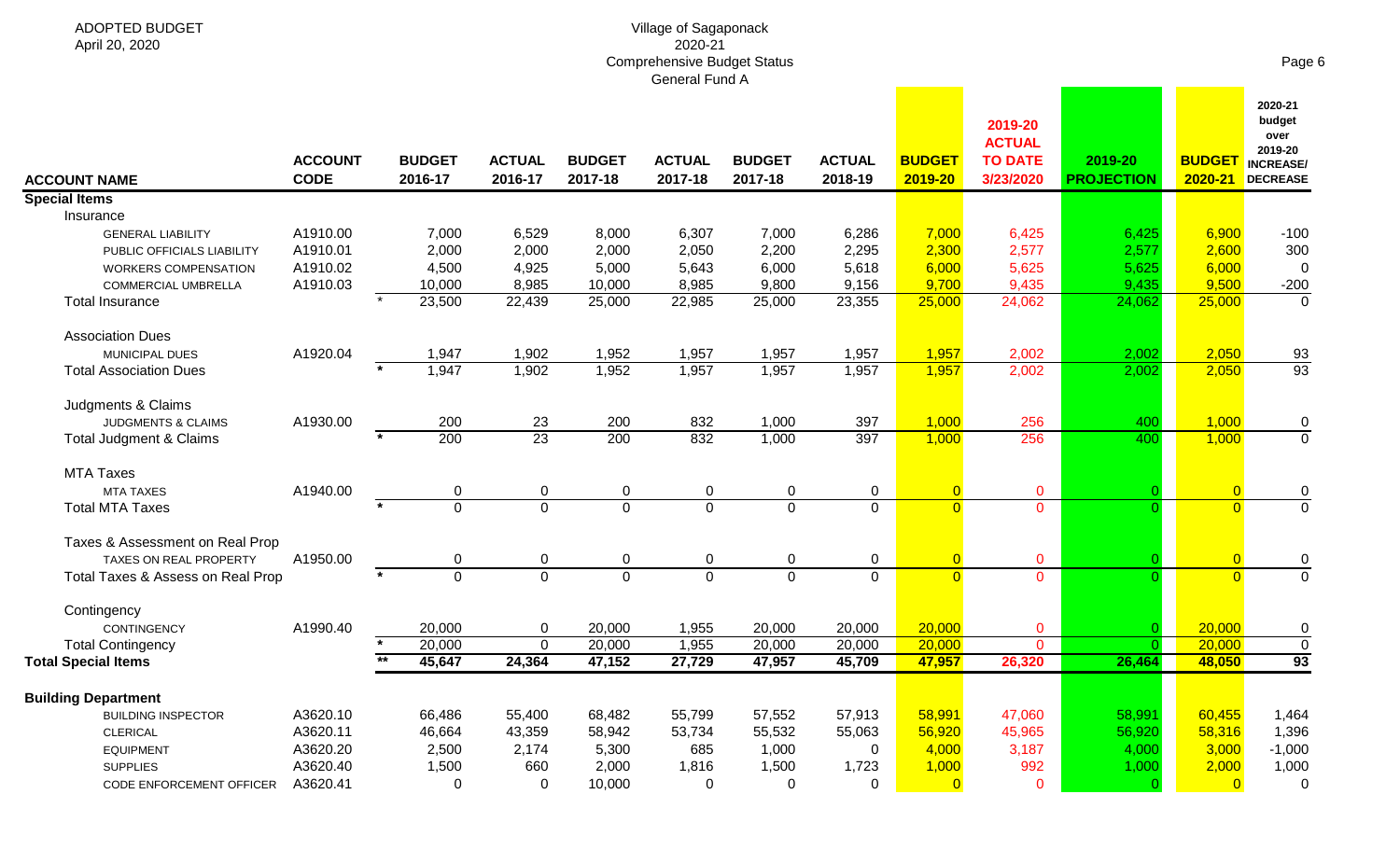| ADOPTED BUDGET<br>April 20, 2020                                             |                               |       |                             |                          |                            | Village of Sagaponack<br>2020-21<br><b>Comprehensive Budget Status</b><br>General Fund A |                            |                                 |                                  |                                                         |                              |                                  | Page 7                                                                      |
|------------------------------------------------------------------------------|-------------------------------|-------|-----------------------------|--------------------------|----------------------------|------------------------------------------------------------------------------------------|----------------------------|---------------------------------|----------------------------------|---------------------------------------------------------|------------------------------|----------------------------------|-----------------------------------------------------------------------------|
| <b>ACCOUNT NAME</b>                                                          | <b>ACCOUNT</b><br><b>CODE</b> |       | <b>BUDGET</b><br>2016-17    | <b>ACTUAL</b><br>2016-17 | <b>BUDGET</b><br>2017-18   | <b>ACTUAL</b><br>2017-18                                                                 | <b>BUDGET</b><br>2017-18   | <b>ACTUAL</b><br>2018-19        | <b>BUDGET</b><br>2019-20         | 2019-20<br><b>ACTUAL</b><br><b>TO DATE</b><br>3/23/2020 | 2019-20<br><b>PROJECTION</b> | <b>BUDGET</b><br>2020-21         | 2020-21<br>budget<br>over<br>2019-20<br><b>INCREASE/</b><br><b>DECREASE</b> |
| CONTRACTUAL                                                                  | A3620.44                      | $*$   | 4,500                       | 1,088                    | 2,000                      | 3,307                                                                                    | 5,200                      | 6,032                           | 6,200                            | 5,032                                                   | 6,382                        | 6,662                            | 462                                                                         |
| <b>Total Building Department</b>                                             |                               |       | 121,650                     | 102,681 0                | 146,724                    | 115,341                                                                                  | 120,784                    | 120,732 0                       | 127,110                          | 102,236 0                                               | 127,293 0                    | 130,433                          | 3,323                                                                       |
| <b>Registrar of Vital Statistics</b><br><b>Registrar of Vital Statistics</b> | A4020.41                      |       |                             |                          |                            |                                                                                          |                            |                                 |                                  |                                                         |                              |                                  |                                                                             |
| <b>SUPPLIES &amp; OTHER</b><br><b>Total Registrar of Vital Statistics</b>    |                               |       | 0<br>$\mathbf 0$            | 0<br>$\mathbf 0$         | 0<br>$\pmb{0}$             | 0<br>$\mathbf 0$                                                                         | $\mathbf 0$<br>$\mathbf 0$ | $\boldsymbol{0}$<br>$\mathbf 0$ | $\overline{0}$<br>$\overline{0}$ | 0<br>$\overline{0}$                                     | O                            | $\overline{0}$<br>$\overline{0}$ | 0<br>0                                                                      |
| <b>Total Registrar of Vital Statistics</b>                                   |                               | $***$ | $\mathbf 0$                 | $\mathbf 0$              | $\mathbf 0$                | $\mathbf 0$                                                                              | $\mathbf 0$                | $\mathbf 0$                     | $\overline{\mathbf{0}}$          | $\mathbf{0}$                                            | $\bf{0}$                     | $\overline{\mathbf{0}}$          | $\bf{0}$                                                                    |
| <b>Highway Department</b><br>Road Maintenance                                |                               |       |                             |                          |                            |                                                                                          |                            |                                 |                                  |                                                         |                              |                                  |                                                                             |
| STREETS- CAPITAL EXPENSE                                                     | A5110.20                      |       |                             | 0                        | 0                          | 0                                                                                        | 0                          | 0                               |                                  | $\mathbf 0$                                             |                              |                                  | 0                                                                           |
| <b>SUPPLIES &amp; OTHER</b>                                                  | A5110.41                      |       |                             | 0                        | 0                          | $\boldsymbol{0}$                                                                         | 2,000                      | 650                             | 5,000                            | $\mathbf{0}$                                            | 4,000                        | 5,000                            |                                                                             |
| <b>DRAINAGE</b>                                                              | A5110.43                      |       |                             | $\Omega$                 | 0                          | 0                                                                                        |                            | 0                               |                                  | $\mathbf{0}$                                            |                              |                                  |                                                                             |
| CONCRETE/SIDEWALKS                                                           | A5110.44                      |       | 0                           | $\Omega$                 | 0                          | 0                                                                                        |                            | 0                               |                                  | 0                                                       |                              |                                  | 0                                                                           |
| <b>Total Road Maintenance</b><br><b>Total Highway Department</b>             |                               | $***$ | $\mathbf 0$<br>$\mathbf{0}$ | 0<br>$\bf{0}$            | $\mathsf 0$<br>$\mathbf 0$ | $\mathbf 0$<br>$\mathbf 0$                                                               | 2,000<br>2,000             | 650<br>650                      | 5,000<br>5,000                   | $\overline{0}$<br>$\mathbf{0}$                          | 4,000<br>4,000               | 5,000<br>5,000                   | $\mathbf 0$<br>$\mathbf 0$                                                  |
| <b>Land Use &amp; Environment</b>                                            |                               |       |                             |                          |                            |                                                                                          |                            |                                 |                                  |                                                         |                              |                                  |                                                                             |
| Zoning                                                                       |                               |       |                             |                          |                            |                                                                                          |                            |                                 |                                  |                                                         |                              |                                  |                                                                             |
| CONTRACTUAL                                                                  | A8010.40                      |       | 7,000                       | 5,423                    | 7,000                      | 1,264                                                                                    | 5,000                      | 2,472                           | 5,000                            | 2,960                                                   | 4,500                        | 5,000                            | 0                                                                           |
| LEGAL                                                                        | A8010.44                      |       | 25,000                      | 12,989                   | 25,000                     | 24,404                                                                                   | 25,000                     | 26,410                          | 30,000                           | 24,700                                                  | 30,000                       | 30,000                           | 0                                                                           |
| MISC.<br><b>Total Zoning</b>                                                 | A8010.47                      |       | 500<br>32,500               | $\mathbf 0$<br>18,411    | 500<br>32,500              | 325<br>25,993                                                                            | 500<br>30,500              | 477<br>29,358                   | 500<br>35,500                    | 40<br>27,700                                            | 100<br>34,600                | 500<br>35,500                    | 0<br>$\mathbf{0}$                                                           |
| Planning                                                                     |                               |       |                             |                          |                            |                                                                                          |                            |                                 |                                  |                                                         |                              |                                  |                                                                             |
| <b>Planning Contractural</b>                                                 | A8020.40                      |       | 2,000                       | $\pmb{0}$                | $\pmb{0}$                  | 0                                                                                        | 0                          | $\mathbf 0$                     | $\overline{0}$                   | $\mathbf 0$                                             | 0                            | $\overline{0}$                   | 0                                                                           |
| <b>Engineering Contractural</b>                                              | A8020.42                      |       | 2,000                       | $\mathbf 0$              | $\pmb{0}$                  | $\pmb{0}$                                                                                | $\mathbf 0$                | $\boldsymbol{0}$                | $\Omega$                         | $\mathbf 0$                                             | $\Omega$                     | $\Omega$                         | ∩                                                                           |
| LEGAL                                                                        | A8020.44                      |       | 30,000                      | 17,617                   | 30,000                     | 18,357                                                                                   | 20,000                     | 45,645                          | 25,000                           | 32,820                                                  | 40,000                       | 35,000                           | 10,000                                                                      |
| MISC.                                                                        | A8020.47                      |       | 500                         | 0                        | 500                        | 325                                                                                      | 500                        | 280                             | 500                              | $\mathbf{0}$                                            |                              | 500                              | 0                                                                           |
| <b>Total Planning</b>                                                        |                               |       | 34,500                      | 17,617                   | 30,500                     | 18,682                                                                                   | 20,500                     | 45,925                          | 25,500                           | 32,820                                                  | 40,000                       | 35,500                           | 10,000                                                                      |
| AHRB                                                                         |                               |       |                             |                          |                            |                                                                                          |                            |                                 |                                  |                                                         |                              |                                  |                                                                             |
| CONTRACTUAL                                                                  | A8030.40                      |       | 2,000                       | 2,800                    | 2,000                      | $\mathbf 0$                                                                              | 1,000                      | 388                             | 1,000                            | $\mathbf 0$                                             | C                            | 1,000                            | 0                                                                           |
| LEGAL                                                                        | A8030.44                      |       | 5,000                       | 5,450                    | 5,000                      | 2,550                                                                                    | 7,000                      | 9,163                           | 10,000                           | 5,500                                                   | 7,500                        | 10,000                           | $\mathbf 0$                                                                 |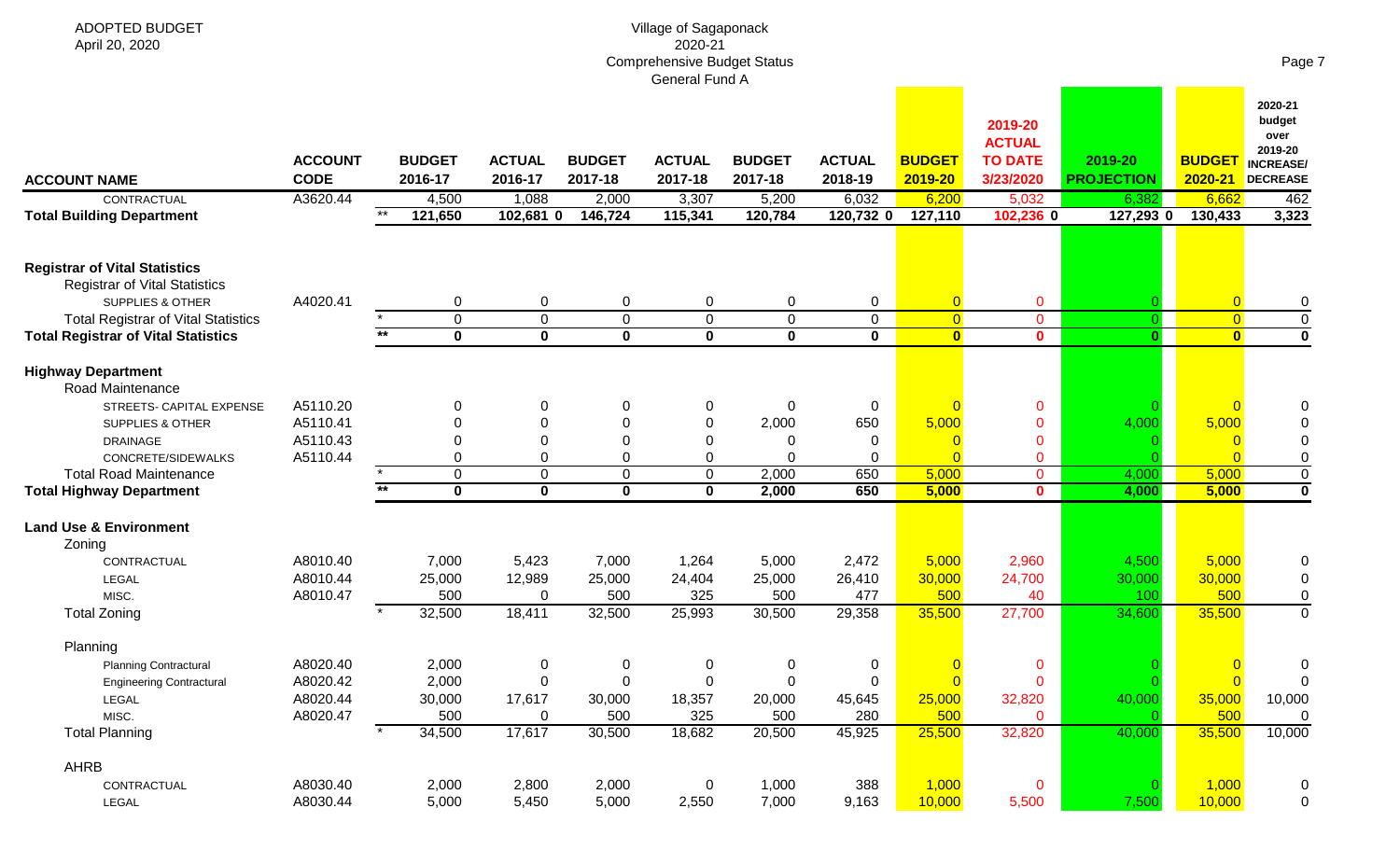#### Village of Sagaponack 2020-21 Comprehensive Budget Status General Fund A

| ADOPTED BUDGET |
|----------------|
| April 20, 2020 |

Page 8

**2020-21** 

| <b>ACCOUNT NAME</b>                       | <b>ACCOUNT</b><br><b>CODE</b> |       | <b>BUDGET</b><br>2016-17 | <b>ACTUAL</b><br>2016-17 | <b>BUDGET</b><br>2017-18 | <b>ACTUAL</b><br>2017-18 | <b>BUDGET</b><br>2017-18 | <b>ACTUAL</b><br>2018-19 | <b>BUDGET</b><br>2019-20 | 2019-20<br><b>ACTUAL</b><br><b>TO DATE</b><br>3/23/2020 | 2019-20<br><b>PROJECTION</b> | <b>BUDGET</b><br>2020-21 | budget<br>over<br>2019-20<br><b>INCREASE/</b><br><b>DECREASE</b> |
|-------------------------------------------|-------------------------------|-------|--------------------------|--------------------------|--------------------------|--------------------------|--------------------------|--------------------------|--------------------------|---------------------------------------------------------|------------------------------|--------------------------|------------------------------------------------------------------|
| MISC.                                     | A8030.20                      |       | 150                      | $\overline{0}$           | 150                      | 0                        | 150                      | $\mathbf{0}$             | 150                      | $\mathbf{0}$                                            | $\Omega$                     | 150                      | $\overline{0}$                                                   |
| <b>Total AHRB</b>                         |                               |       | 7,150                    | 8,250                    | 7,150                    | 2,550                    | 8,150                    | 9,550                    | 11,150                   | 5,500                                                   | 7,500                        | 11,150                   | $\overline{0}$                                                   |
| <b>Environmental Control</b>              |                               |       |                          |                          |                          |                          |                          |                          |                          |                                                         |                              |                          |                                                                  |
| Wild Life Management                      | A8090.01                      |       | 0                        | 0                        | 0                        | 0                        | 0                        | 26,625                   | 30,000                   | 25,101                                                  | 30,000                       | 30,000                   | 0                                                                |
| <b>Total Environmental Control</b>        |                               |       | $\overline{0}$           | $\overline{0}$           | $\overline{0}$           | $\Omega$                 | $\overline{0}$           | 26,625                   | 30,000                   | 25,101                                                  | 30,000                       | 30,000                   | $\overline{0}$                                                   |
| <b>Total Land Use &amp; Environmental</b> |                               | $***$ | $74,150$ 0               | 44,278 0                 | $70,150$ 0               | 47,225 0                 | $59,150$ 0               | 111,458 0                | $102,150$ 0              | 91,120 0                                                | $112,100$ 0                  | 112,150                  | 10,000                                                           |
| <b>Employee Benefits</b>                  |                               |       |                          |                          |                          |                          |                          |                          |                          |                                                         |                              |                          |                                                                  |
| Retirement                                | A9010.80                      |       | 20,046                   | 18,162                   | 22,119                   | 21,948                   | 22,183                   | 21,878                   | 21,757                   | 19,402                                                  | 19,402                       | 23,472                   | 1,715                                                            |
| <b>Social Security</b>                    | A9030.80                      |       | 18,000                   | 16,483                   | 19,000                   | 16,267                   | 19,000                   | 17,253                   | 19,475                   | 14,259                                                  | 19,475                       | 19,475                   | 0                                                                |
| Unemployment Ins                          | A9050.80                      |       | $\mathbf 0$              | 0                        | $\Omega$                 | $\Omega$                 | $\mathbf 0$              | $\mathbf{0}$             | $\overline{0}$           | $\mathbf{0}$                                            | $\cap$                       | $\overline{0}$           | $\Omega$                                                         |
| <b>Disability Insurance</b>               | A9055.80                      |       | 280                      | 293                      | 450                      | 293                      | 450                      | 293                      | 350                      | 293                                                     | 350                          | 350                      | $\mathbf 0$                                                      |
| Health/Dental Insurance                   | A9060.80                      |       | 58,500                   | 59,328                   | 68,000                   | 65,724                   | 71,727                   | 69,637                   | 72,815                   | 64,586                                                  | 70,183                       | 71,640                   | $-1,175$                                                         |
| <b>Compensated Absences</b>               | A9089.09                      |       | 11,891                   | 9,492                    | 11,589                   | 8,618                    | 12,053                   | 10,183                   | 11,957                   | 8,823                                                   | 8,823                        | 12,870                   | 913                                                              |
| <b>Total Employee Benefits</b>            |                               | $*$   | 108,717                  | 103,758                  | 121,158                  | 112,849                  | 125,413                  | 119,244                  | 126,354                  | 107,363                                                 | 118,233                      | 127,807                  | 1,453                                                            |
| <b>Debt Service</b>                       |                               |       |                          |                          |                          |                          |                          |                          |                          |                                                         |                              |                          |                                                                  |
| <b>BOND</b>                               |                               |       |                          |                          |                          |                          |                          |                          |                          |                                                         |                              |                          |                                                                  |
| <b>PRINCIPAL</b>                          | A9710.60                      |       | 60,000                   | 60,000                   | 65,000                   | 65,000                   | 70,000                   | 70,000                   | 70,000                   | 70,000                                                  | 70,000                       | 75,000                   | 5,000                                                            |
| <b>INTEREST</b>                           | A9710.70                      |       | 19,019                   | 19,019                   | 17,375                   | 17,375                   | 15,519                   | 15,519                   | 13,506                   | 7,278                                                   | 13,506                       | 11,331                   | $-2,175$                                                         |
| <b>RAN</b>                                |                               |       |                          |                          |                          |                          |                          |                          |                          |                                                         |                              |                          | $\Omega$                                                         |
| <b>PRINCIPAL</b>                          | A9720.60                      |       | $\Omega$                 | $\mathbf 0$              | $\mathbf 0$              | 0                        | $\mathbf 0$              | 0                        | $\Omega$                 | $\mathbf 0$                                             |                              | $\Omega$                 | $\mathbf 0$                                                      |
| <b>INTEREST</b>                           | A9720.70                      |       | $\Omega$                 | $\mathbf 0$              | $\Omega$                 | $\Omega$                 | $\mathbf 0$              | $\Omega$                 | $\Omega$                 | $\Omega$                                                |                              |                          | $\mathbf 0$                                                      |
| <b>BAN</b>                                |                               |       |                          |                          |                          |                          |                          |                          |                          |                                                         |                              |                          | $\Omega$                                                         |
| <b>PRINCIPAL</b>                          | A9730.60                      |       | 0                        | 0                        | 0                        | 0                        | 0                        | $\pmb{0}$                | $\overline{0}$           | 0                                                       |                              | $\overline{0}$           | $\overline{0}$                                                   |
| <b>INTEREST</b>                           | A9730.70                      |       | 0                        | $\mathbf 0$              | 0                        | $\overline{0}$           | $\mathbf 0$              | $\mathbf 0$              | $\overline{0}$           | $\mathbf{0}$                                            |                              | $\overline{0}$           | $\mathbf 0$                                                      |
| <b>Total Debt Services</b>                |                               | $**$  | 79,019                   | 79,019                   | 82,375                   | 82,375                   | 85,519                   | 85,519                   | 83,506                   | 77,278                                                  | 83,506                       | 86,331                   | 2,825                                                            |
| <b>Total Expenses</b>                     |                               |       | 650,659                  | 553,822                  | 672,208                  | 573,534                  | 661,106                  | 687,013                  | 714,106                  | 547,225                                                 | 668,334                      | 726,329                  | 12,223                                                           |
|                                           |                               |       |                          |                          |                          |                          |                          |                          |                          |                                                         |                              |                          |                                                                  |
| <b>Interfund Transfer</b>                 |                               |       |                          |                          |                          |                          |                          |                          |                          |                                                         |                              |                          |                                                                  |
| <b>Highway Capital Reserve</b>            | A9550.00                      |       | 200,000                  | 200,000                  | 200,000                  | 200,000                  | 250,000                  | 250,000                  | 275,000                  | 275,000                                                 | 275,000                      | 275,000                  | $\boldsymbol{0}$                                                 |
| <b>Transfer to Capital Tree Reserve</b>   | A99552.00                     |       | 0                        | $\mathbf 0$              | $\mathbf 0$              | $\mathbf 0$              | $\mathbf 0$              | $\mathbf 0$              | $\overline{0}$           | $\Omega$                                                |                              | $\Omega$                 | $\pmb{0}$                                                        |
| <b>Total Interfund Transfer</b>           |                               |       | 200,000                  | 200,000                  | 200,000                  | 200,000                  | 250,000                  | 250,000                  | 275,000                  | 275,000                                                 | 275,000                      | 275,000                  | $\overline{\mathbf{0}}$                                          |
| <b>TOTAL EXPENSES</b>                     |                               | ***   | 850,659                  | 753,822 0                | 872,208                  | 773,534                  | 911,106                  | 937,013 0                | 989,106                  | 822,225 0                                               |                              | 943,334 0 1,001,329      | 12,223                                                           |